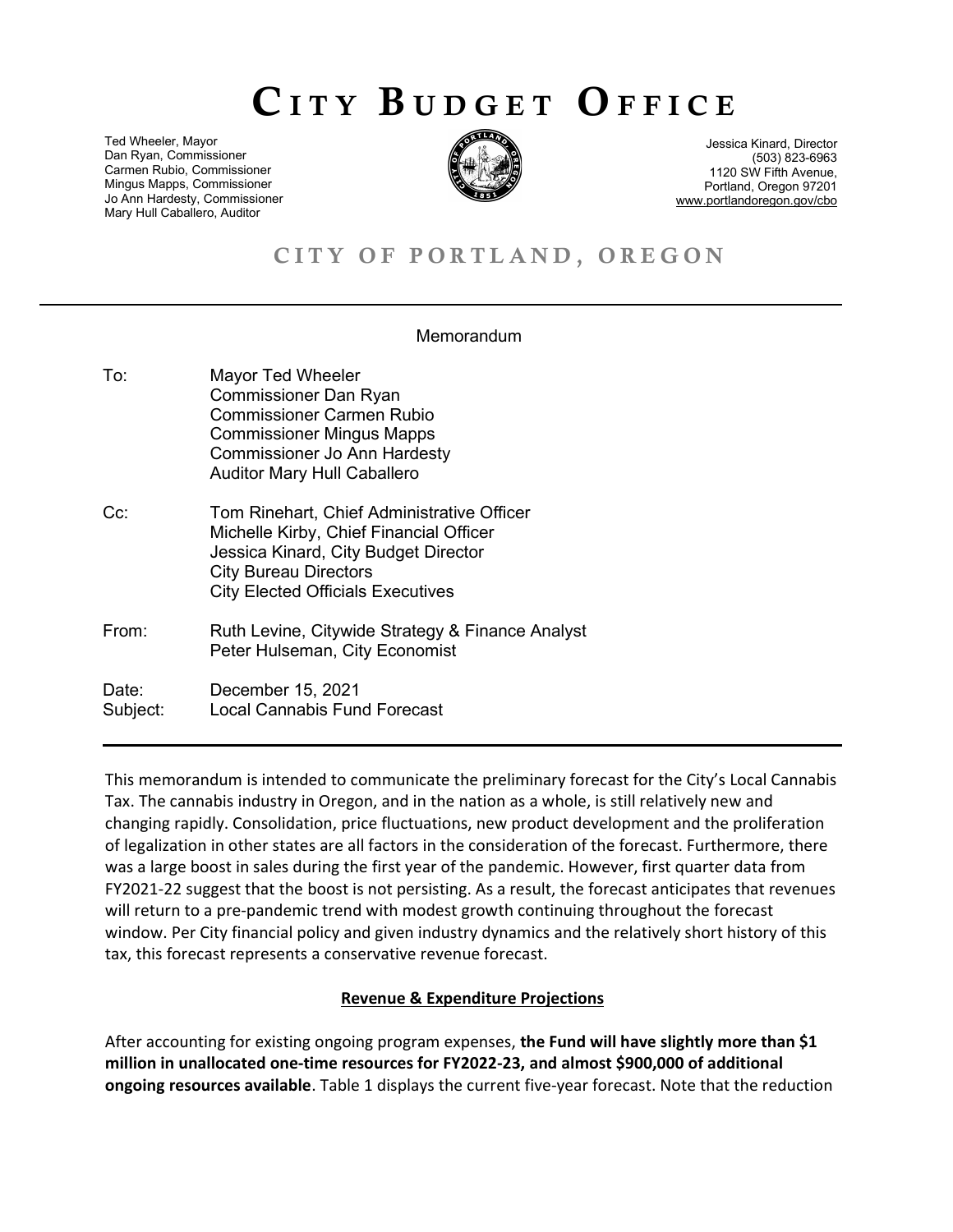in total resources in FY2022-23 is due to the combination of added ongoing commitments in FY2021- 22 as well as slightly lower projected revenues.

|                                                                                                                        | <b>Fiscal Year</b> |         |         |         |         |         |
|------------------------------------------------------------------------------------------------------------------------|--------------------|---------|---------|---------|---------|---------|
| <b>Budget Category</b>                                                                                                 | 2021-22            | 2022-23 | 2023-24 | 2024-25 | 2025-26 | 2026-27 |
| <b>Total Resources</b>                                                                                                 | \$13,927           | \$8,866 | \$7,883 | \$7,997 | \$8,118 | \$8,295 |
|                                                                                                                        |                    |         |         |         |         |         |
| <b>Total Expenses (current allocations)</b>                                                                            | \$11,986           | \$6,193 | \$6,364 | \$6,523 | \$6,679 | \$6,840 |
| <b>Available Ongoing</b>                                                                                               |                    | \$865   | \$0     | \$0     | \$0     | \$0     |
| Available One-Time                                                                                                     |                    | \$1,058 | \$0     | \$0     | \$0     | \$0     |
|                                                                                                                        |                    |         |         |         |         |         |
| <b>Total Expenses with Adds &amp;</b>                                                                                  |                    | \$8,116 | \$7,233 |         | \$7,618 | \$7,795 |
| <b>One-Time Spending</b>                                                                                               | \$11,986           |         |         | \$7,434 |         |         |
| <b>Ending Balance/Contingency</b>                                                                                      | \$1,941            | \$750   | \$650   | \$550   | \$500   | \$500   |
| Note: Totals may not add due to rounding. FY 2021-22 figures are reflective of updated revenue forecasts and expenses. |                    |         |         |         |         |         |

Table 1. Recreational Cannabis Tax Forecast (\$ thousands)

Background. Per the voter-approved ballot measure, recreational cannabis tax revenues can be broadly allocated to support public safety, drug and alcohol treatment, support for neighborhood small businesses, and support communities disproportionately impacted by cannabis prohibition.

Allocations to the Portland Bureau of Transportation (Vision Zero) and the Police Bureau (DUII training and Vision Zero) in FY 2017-18 comprised the majority of spending in the initial year of recreational cannabis tax revenues. In addition, recreational cannabis resources have funded community and small business grants through the Office of Community and Civic Life and Prosper Portland, as well as support activities in the Housing Bureau. In FY 2020-21, Council elected to eliminate funding to the Police Bureau, and bolster spending on social equity grants through the Office of Civic Life and to direct resources to a participatory budgeting process with Reimagine Oregon. For FY 2021-22, Council added allocations for a new BIPOC Cannabis Business Development program as well as a one-time Cannabis Business Relief Grant program. Please see the Appendix for current year allocations.

In 2019, the City Budget Office assumed management of the Recreational Cannabis Tax Fund. The Fund is managed similarly to the General Fund in that a five-year forecast will be used to determine the amount of ongoing versus one-time resources are available for the budget year. This should limit large fluctuations and allow for longer-range planning for those programs funded by this tax.

This forecast and other fund discussions are expected as part of the Council budget work sessions in March. Please contact Ruth Levine (Ruth.Levine@portlandoregon.gov, 503-865-6302) or Peter Hulseman (Peter.Hulseman@porlandoregon.gov, 503-865-6331) if you have any questions.